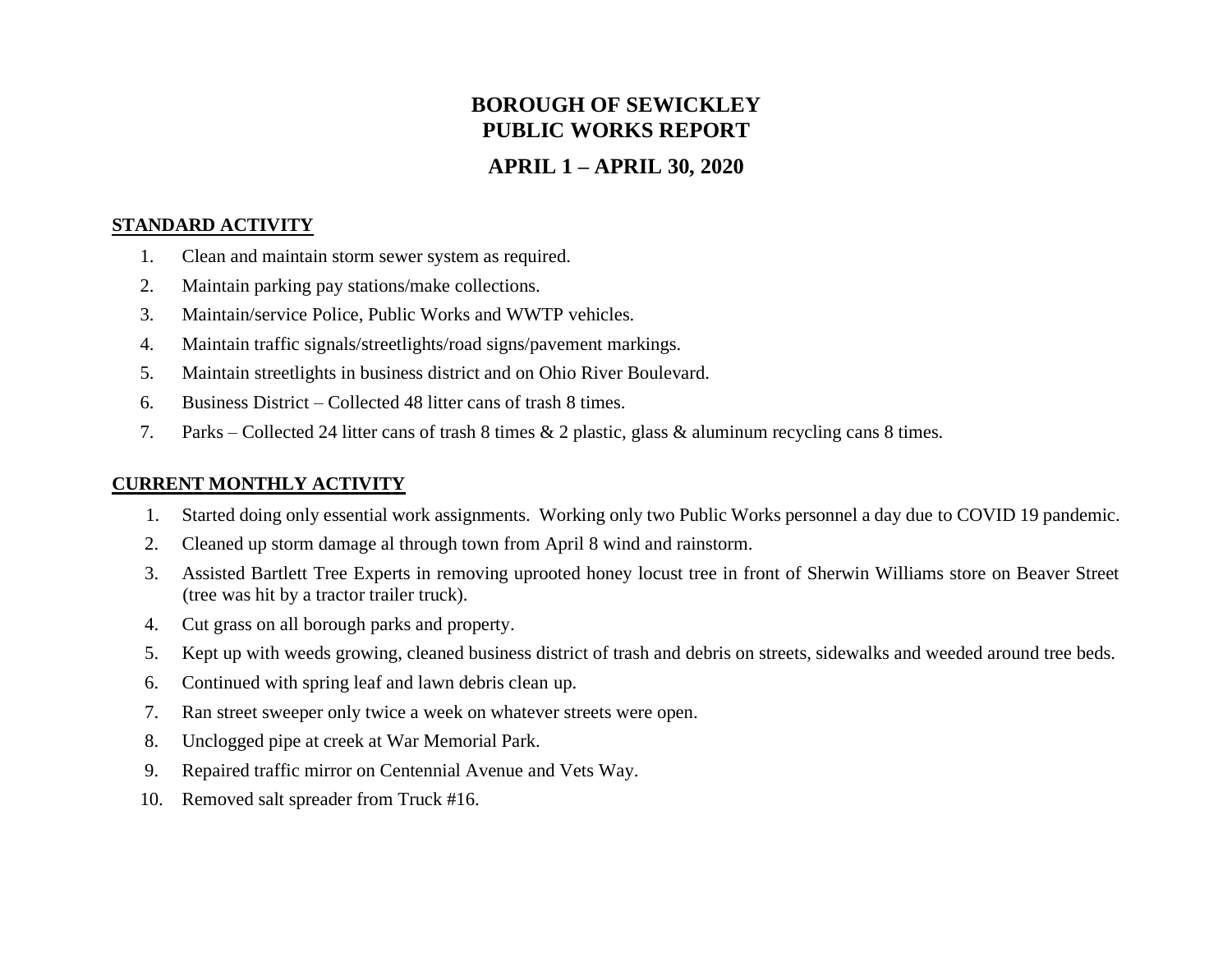#### **PUBLIC WORKS REPORT APRIL 2020 PAGE 2**

#### **CURRENT MONTHLY ACTIVITY** *(CONTINUED)*

- 11. Took Truck #3 to Ibis Tek for decals.
- 12. Cleaned trash from Dickson Road, Backbone Road and McDonald Street.
- 13. Cut back hillsides on Backbone Road, Dickson Road and Crescent Avenue.